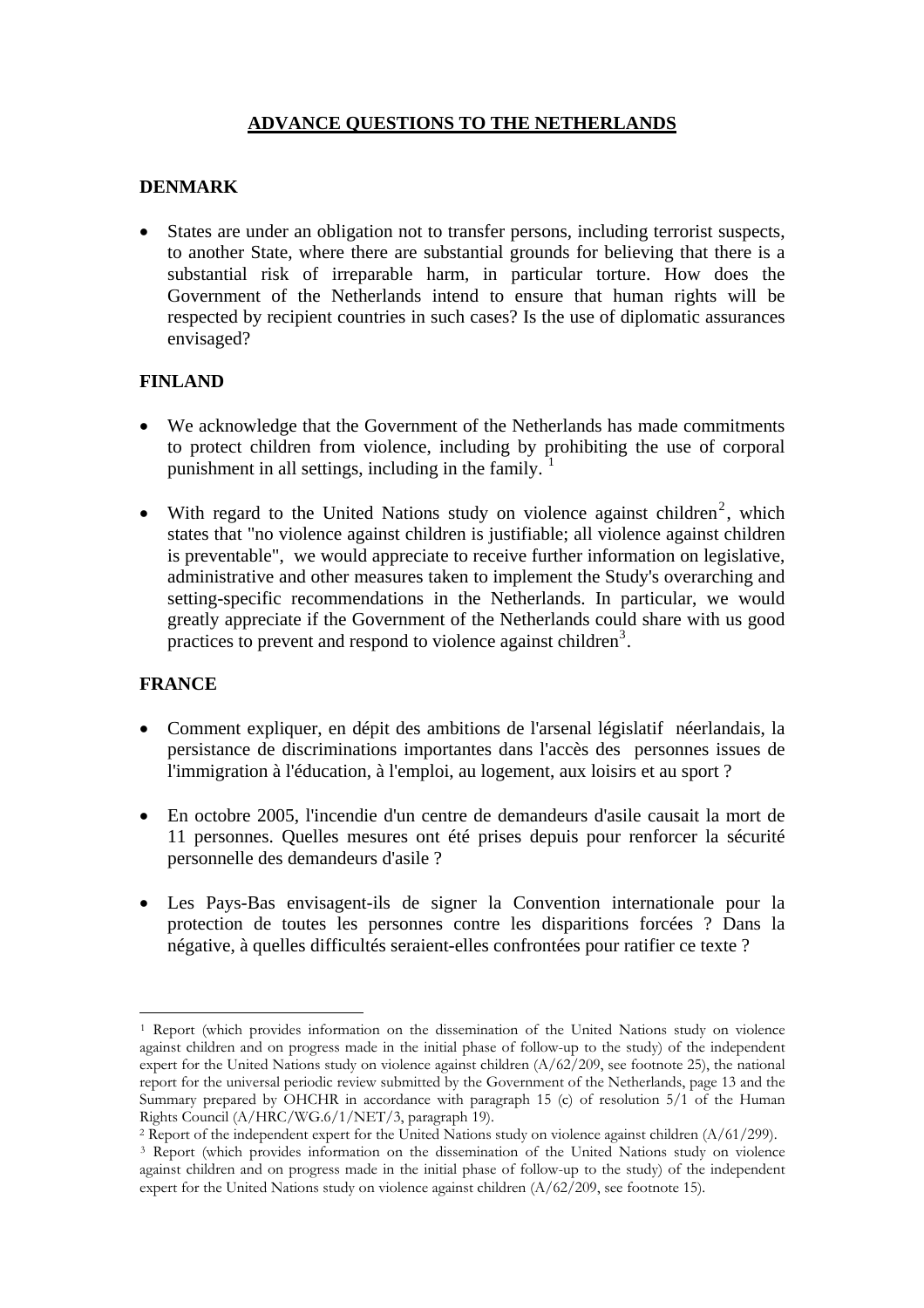# **ITALY**

- In its recommendations, the Committee for the Elimination of all Forms of Discrimination Against Women (CEDAW) indicated the need for effective measures to eliminate discrimination against women refugees and other women from ethnic minorities. Besides, the Special Rapporteur on violence against women noted that the Dutch law largely excludes undocumented immigrant women from access to social welfare benefits, also meaning that undocumented immigrant women facing violence are not legally entitled to a housing provided by the Government. Could you provide more information on measures and initiatives undertaken to address this problem?
- Could you provide more information on the programmes currently in place in the Netherlands concerning education and training in the field of human rights?

#### **SWEDEN**

- In her report following her visit in 2006 to the Netherlands, the UN Special Rapporteur on violence against women concluded that women in the Netherlands, as in all countries, face various kinds of gender-based violence. The Rapporteur issued a number of recommendations to the government of the Netherlands on how it could further address the problem. In its national report to the 2008 Universal Periodic Review, the Netherlands referred to upcoming work on the issue in the context of the national programme "Dealing with Domestic Violence", while recalling that also domestic violence is an offence under Dutch criminal law. Could the government of the Netherlands elaborate on the said programme and on what further measures it is considering and taking to eliminate violence against women?
- The government of the Netherlands has taken measures to stem the continued occurrence in the country of trafficking in persons, as expressed, inter alia, in its 2004 National Action Plan to Combat Trafficking in Human Beings, and as elaborated in its national report to the 2008 Universal Periodic Review. In her 2007 report, the National Rapporteur on Trafficking in Human Beings issued a number of recommendations on further measures to address the problem, such as ratification of the Council of Europe Convention on Action against Trafficking in Human Beings and strengthened provisions for assistance to victims. Could the government of the Netherlands elaborate on its view of these and other proposals by the National Rapporteur?

#### **UNITED KINGDOM OF GREAT BRITAIN AND NORTHERN IRELAND**

- Could you please elaborate further on civil society involvement in the preparation of your national report for this process?
- The recent ECRI report on the Netherlands concluded that the tone of Dutch political and public debate around integration and other issues relevant to ethnic minorities has experienced a dramatic deterioration in recent years. One of the recommendations was that the Netherlands take measures aimed at countering